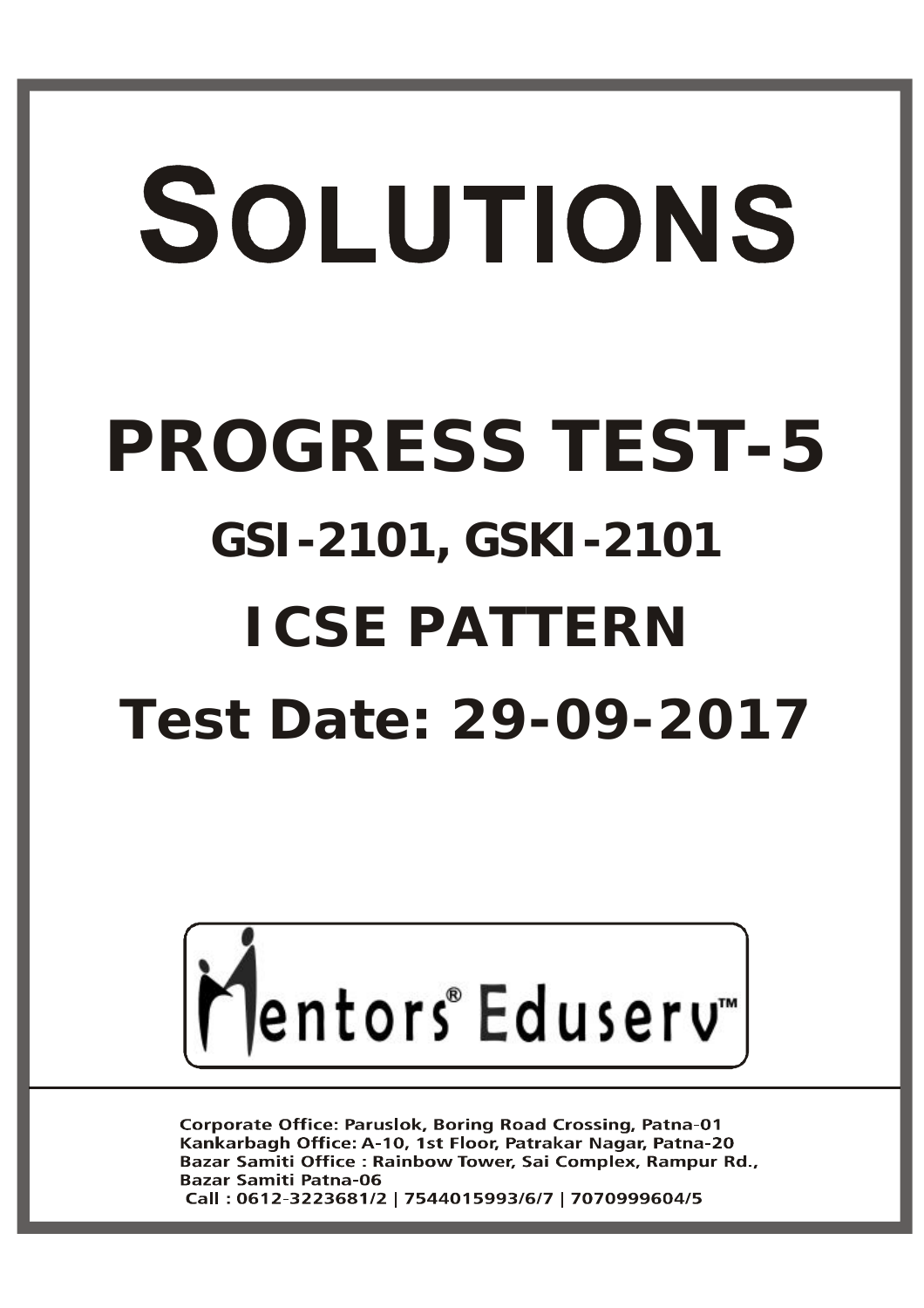

Mentors Eduserv **Mentors Eduserv: Plot No.-136/137, Parus Lok Complex, Boring Road Crossing, Patna-1, Ph. No. : 0612-3223680 / 81, 7781005550 / 51**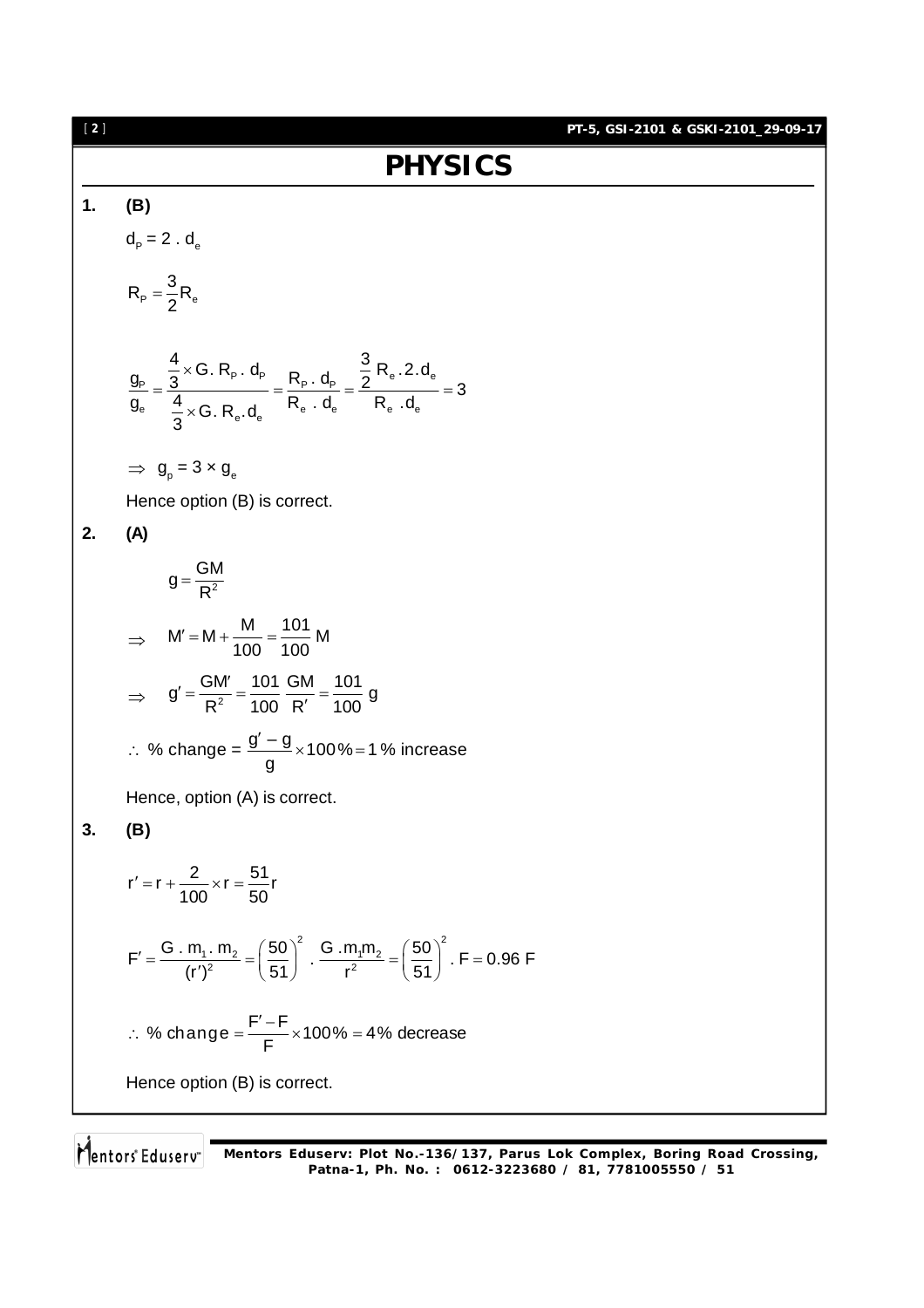#### **PT-5, GSI-2101 & GSKI-2101\_29-09-17** [ **3** ]

**4. (D)**  $W' = W - \frac{36}{188} \times W = \frac{64 W}{188}$ 100 100  $V = W - \frac{W}{100} \times W =$  $\Rightarrow$ W 64 W 100  $\frac{1}{1}$  =  $\Rightarrow$ g' 64 g 100  $\frac{1}{1}$  =  $\Rightarrow$ R  $\big)$ <sup>2</sup> 64  $R + h$  100  $\left(\frac{\mathsf{R}}{\mathsf{R}+\mathsf{h}}\right)^2 =$  $\Rightarrow$ R 8  $R + h$  10  $=$  $\ddot{}$  $\Rightarrow$  8h = 2R  $\mathcal{L}_{\text{c}}$  $h = \frac{R}{I}$ 4  $=$ Hence, option (D) is correct. **5. (D)**  $3/2$   $(1)^{3/2}$   $(1)^{3/2}$  $1 - 1$   $\cdot$  1 2  $\binom{1}{2}$  $T_1$   $(R_1)^{3/2}$   $(r)^{3/2}$   $(1)^{3/2}$  1  $T_2$   $(R_2)$   $(2r)$   $(2)$   $2\sqrt{2}$  $=\left(\frac{R_1}{R_2}\right)^{3/2} = \left(\frac{r}{2r}\right)^{3/2} = \left(\frac{1}{2}\right)^{3/2} = \frac{1}{2}$ Hence, option (D) is correct. **6. (C)** Given, P = 27500 Pa  $A = 200$  cm<sup>2</sup>  $F = P.A = 27500$  Pa  $\times$  200  $\times$  10<sup>-4</sup> m<sup>2</sup>  $= 5500000 \times 10^{-4}$  N = 550 N Hence option (C) is correct. **7. (B)**  $\Delta P = P_2 - P_1 = \rho g(h_2 - h_1)$  $\Rightarrow$   $(120000 - 30000)$ Pa = 1000kg / m<sup>3</sup>  $\times$ 10m / s<sup>2</sup>  $\times$  (h<sub>2</sub> - h<sub>1</sub>)  $\Rightarrow$  h<sub>2</sub> - h<sub>1</sub> = 9m.  $\therefore$  Option (B) is correct.

**Mentors Eduserv: Plot No.-136/137, Parus Lok Complex, Boring Road Crossing, Patna-1, Ph. No. : 0612-3223680 / 81, 7781005550 / 51**

Mentors<sup>®</sup> Eduserv<sup>®</sup>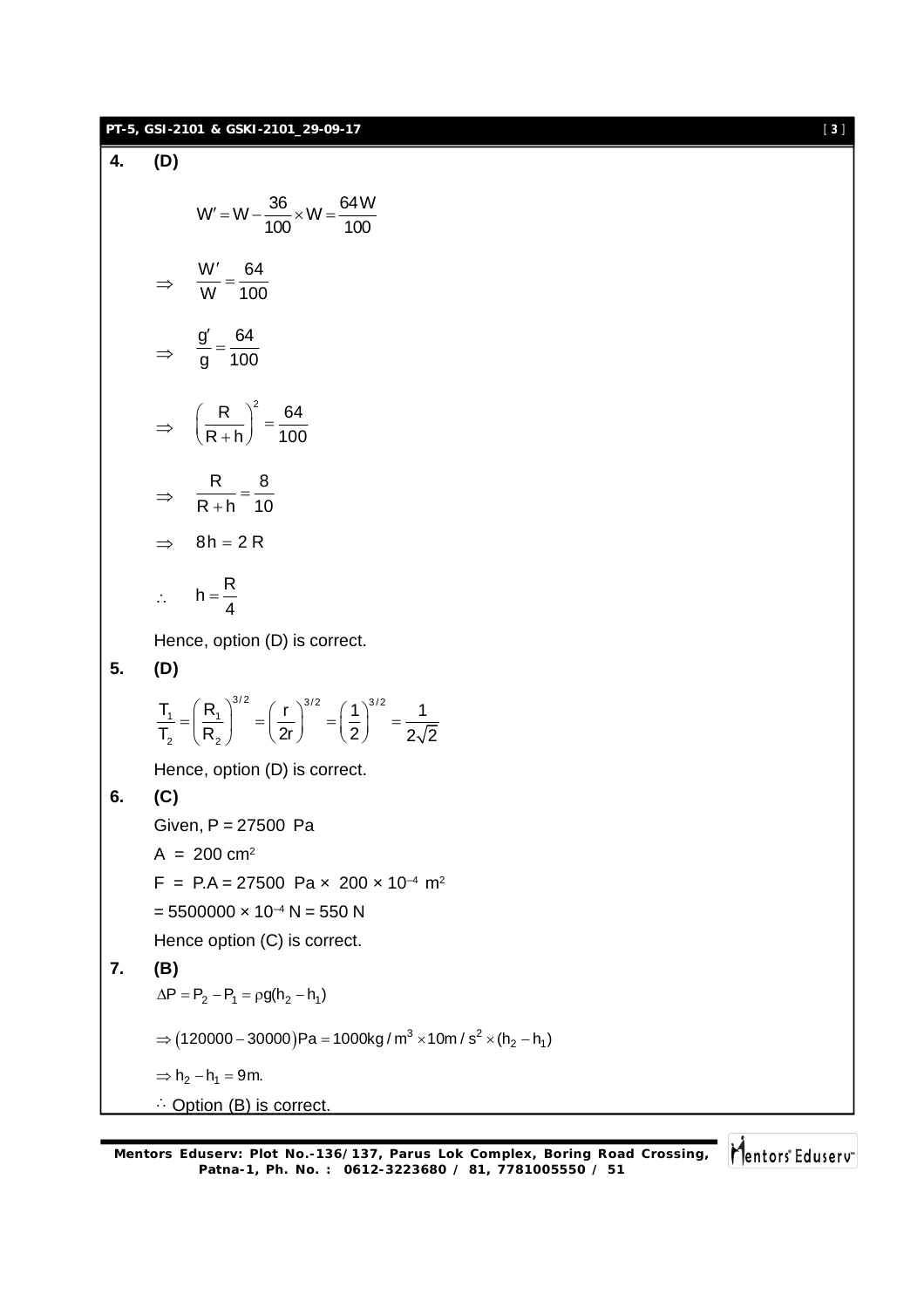**PT-5, GSI-2101 & GSKI-2101\_29-09-17**

8. **(D)**  
\n
$$
P = \rho gh
$$
  
\n $\therefore h = \frac{P}{\rho g} = \frac{600Pa}{12kg/m^3 \times 10m/s^2} = 5m$   
\nHence, option (D) is correct  
\n9. **(D)**  
\n $MA = \frac{(Radius of larger piston)^2}{(Radius of smaller piston)^2}$   
\n $\Rightarrow 9 = \frac{(30 \text{ cm})^2}{(r)^2}$   
\n $r = 10 \text{ cm}$ . Hence option (D) is correct.  
\n10. **(A)**  
\nFor floatation  
\n $\Rightarrow mg = B$   
\n $\Rightarrow \rho_{ice} \cdot V \cdot g = \rho_w \cdot V_{in} \cdot g$   
\n $\Rightarrow V_{in} = \frac{\rho_{ice}}{\rho_w} \times V$   
\n $\Rightarrow V_{in} = \frac{0.9}{r_w} \times \frac{V}{(r - r)^2}$   
\n11. **(A)**  
\nGiven weight of solid in air = 200 gf = W<sub>A</sub>  
\nwt. of solid in liquid = 170 gf = W<sub>W</sub>  
\nwt. of solid in water = 160 gf = W<sub>w</sub>  
\nRLD. of solid =  $\frac{W_A}{W_A - W_w} = \frac{200 \text{ g}}{200 \text{ g}} = \frac{200}{40} = 5$   
\nRLD. of liquid =  $\frac{W_A - W_L}{W_A - W_w} = \frac{30 \text{ g}}{40 \text{ g}} = 0.75$ 

**Mentors Eduserv: Plot No.-136/137, Parus Lok Complex, Boring Road Crossing, Patna-1, Ph. No. : 0612-3223680 / 81, 7781005550 / 51**

## [ **4** ]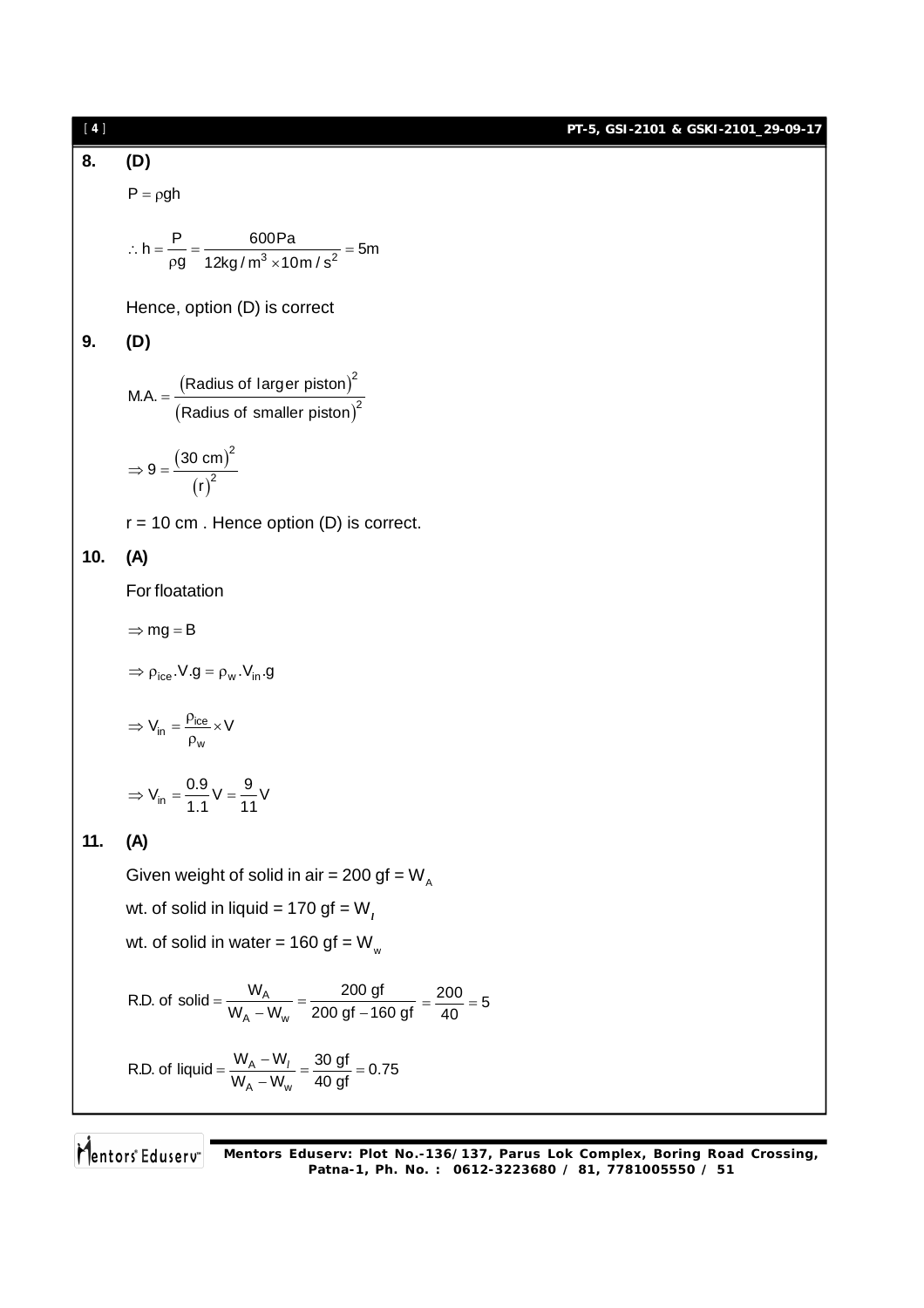|     | PT-5, GSI-2101 & GSKI-2101_29-09-17                                                                                                              | $[5]$ |
|-----|--------------------------------------------------------------------------------------------------------------------------------------------------|-------|
| 12. | (A)                                                                                                                                              |       |
|     | Given $v_{o} = \sqrt{\frac{GM}{R+h}}$ , $v_{e} = \sqrt{\frac{2 GM}{R}}$<br>and $v_0 = \frac{v_e}{2}$                                             |       |
|     | hence, $\sqrt{\frac{GM}{R+h}} = \frac{1}{2} \sqrt{\frac{2GM}{R}}$                                                                                |       |
|     | $\Rightarrow$ 4R – 2(R + h) = 0<br>$\Rightarrow$ h = R = 6400 km                                                                                 |       |
| 13. | (B)                                                                                                                                              |       |
|     | Conceptual.                                                                                                                                      |       |
| 14. | (A)                                                                                                                                              |       |
|     | Given $P_0 = 10^5$ Pa                                                                                                                            |       |
|     | $\rho_w = 10^3 \text{ kg/m}^3$                                                                                                                   |       |
|     | $h = 5.1 m$                                                                                                                                      |       |
| 15. | Total pressure, $P_T = P_0 + \rho gh = 10^5 + (10^3 \times 5.1 \times 10) = 15.1 \times 10^4 \text{ pa}$<br>Hence, option (A) is correct.<br>(C) |       |
|     | $F = m \cdot a$                                                                                                                                  |       |
|     | $\therefore$ a = $\frac{F}{m} = \frac{5 \times 10^{7}}{3 \times 10^{7}} = \frac{5}{3} \times 10^{-3}$ m/s <sup>2</sup>                           |       |
|     | $v = \sqrt{2 \cdot a \cdot s} = \sqrt{2 \times \frac{5}{3}} \times 3 \times 10^{-3} = 0.1 \text{ m/s}$                                           |       |
|     | Hence, option (C) is correct.                                                                                                                    |       |
| 16. | (C)                                                                                                                                              |       |
|     | Thrust = Force = $\frac{\Delta m}{\Delta t}$ × v = 40 kg / s × 5 × 10 <sup>4</sup> m / s = 2 × 10 <sup>6</sup> N                                 |       |
|     | Hence, option (C) is correct.                                                                                                                    |       |
| 17. | (A)                                                                                                                                              |       |
|     | Volume of cube submerged  Density of cube material<br><b>Total volume</b><br>Density of water                                                    |       |
|     | $\Rightarrow \frac{10-4}{10} = \frac{d}{1} \Rightarrow d = \frac{6}{10} = 0.6$ g cm <sup>-3</sup>                                                |       |

**Mentors Eduserv: Plot No.-136/137, Parus Lok Complex, Boring Road Crossing, Patna-1, Ph. No. : 0612-3223680 / 81, 7781005550 / 51**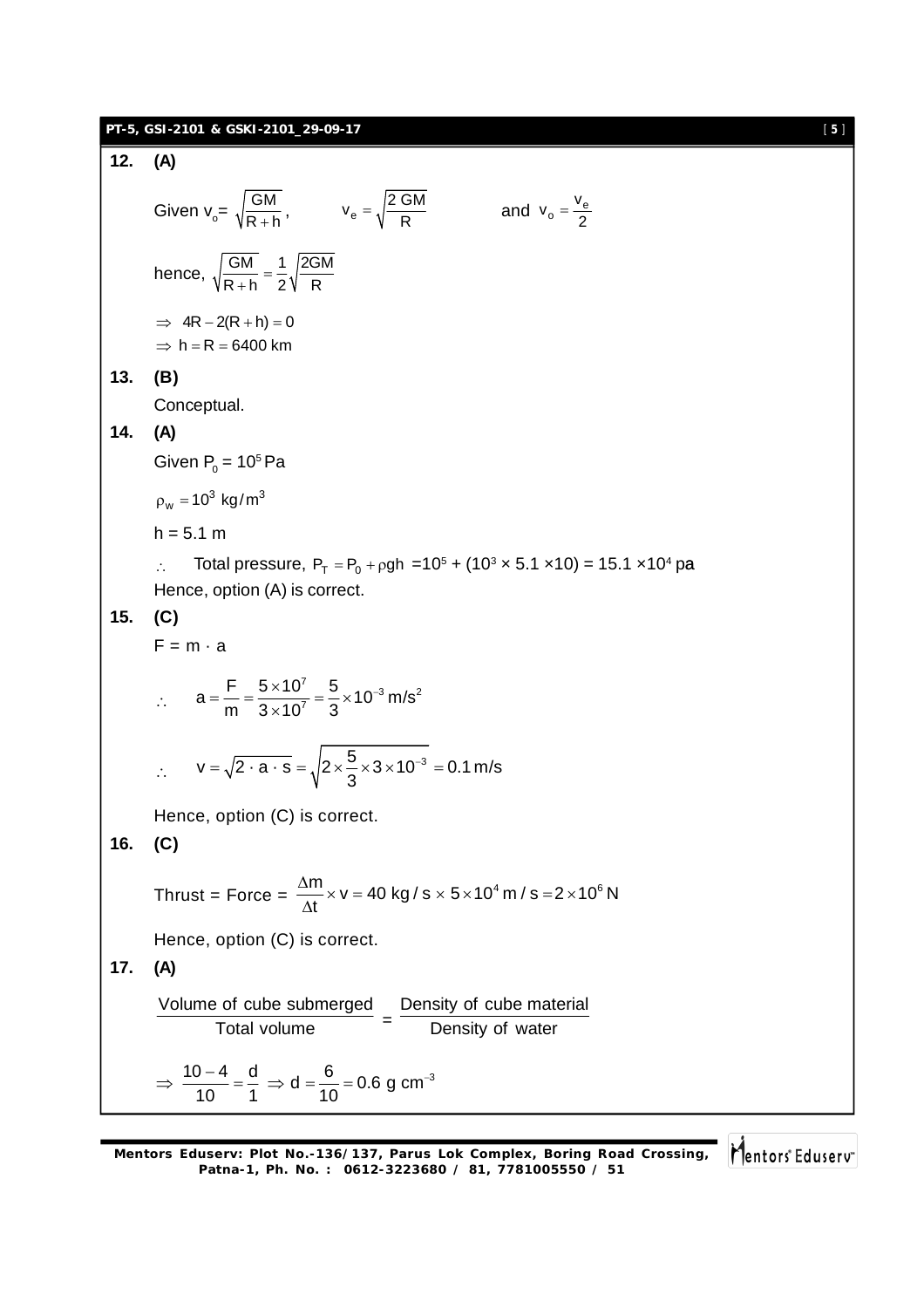| [6] | PT-5, GSI-2101 & GSKI-2101_29-09-17                                                                                                          |  |  |  |  |
|-----|----------------------------------------------------------------------------------------------------------------------------------------------|--|--|--|--|
| 18. | (C)                                                                                                                                          |  |  |  |  |
|     | Change in momentum = Area under the F versus t graph in that interval.                                                                       |  |  |  |  |
|     | $=\frac{1}{2}(\frac{1}{2}\times2\times6)-(2\times3)+(4\times3)=6-6+12=12$ Ns                                                                 |  |  |  |  |
| 19. | (B)                                                                                                                                          |  |  |  |  |
|     | Here, mass of bullet m = $10g = \frac{10}{1000}$ kg                                                                                          |  |  |  |  |
|     | Mass of ice, $M = 5$ kg                                                                                                                      |  |  |  |  |
|     | According to the conservation of linear momentum, we get                                                                                     |  |  |  |  |
|     | $m \times 300 + M \times 0 = m \times 0 + Mv$                                                                                                |  |  |  |  |
|     | $\Rightarrow \frac{10}{1000} \times 300 + M \times 0 = 5v$                                                                                   |  |  |  |  |
|     | ∴ $v = \frac{3}{5} = 0.6$ m / s = 60 cm / s                                                                                                  |  |  |  |  |
| 20. | (A)                                                                                                                                          |  |  |  |  |
|     | $g = \frac{4}{3}\pi \rho Gr$<br>Inside the earth<br>∴ g $\propto$ r                                                                          |  |  |  |  |
|     | <b>CHEMISTRY</b>                                                                                                                             |  |  |  |  |
| 21. | (B)                                                                                                                                          |  |  |  |  |
|     | Ar and Ca <sup>2+</sup> are isoelectronic species as they have same number of electrons, i.e., 18.                                           |  |  |  |  |
| 22. | (A)                                                                                                                                          |  |  |  |  |
|     | Isobars have same atomic mass but different atomic number. Thus, the isobar of ${}_{20}$ Ca <sup>40</sup> is ${}_{18}$<br>Ar <sup>40</sup> . |  |  |  |  |
| 23. | (C)                                                                                                                                          |  |  |  |  |
|     | Number of electrons is $M^{2+} = 24$                                                                                                         |  |  |  |  |
|     | $\therefore$ Number of electron in M = 26                                                                                                    |  |  |  |  |
|     | atomic number $(Z) = 26$<br><i>i.e.,</i>                                                                                                     |  |  |  |  |
|     | Mass number (A) = 26 $\therefore$ Number of neutrons = A -A = 56 - 26 = 30                                                                   |  |  |  |  |
|     |                                                                                                                                              |  |  |  |  |
|     | Mentors Edusery<br>Mentors Eduserv: Plot No.-136/137, Parus Lok Complex, Boring Road Crossing,                                               |  |  |  |  |

**Patna-1, Ph. No. : 0612-3223680 / 81, 7781005550 / 51**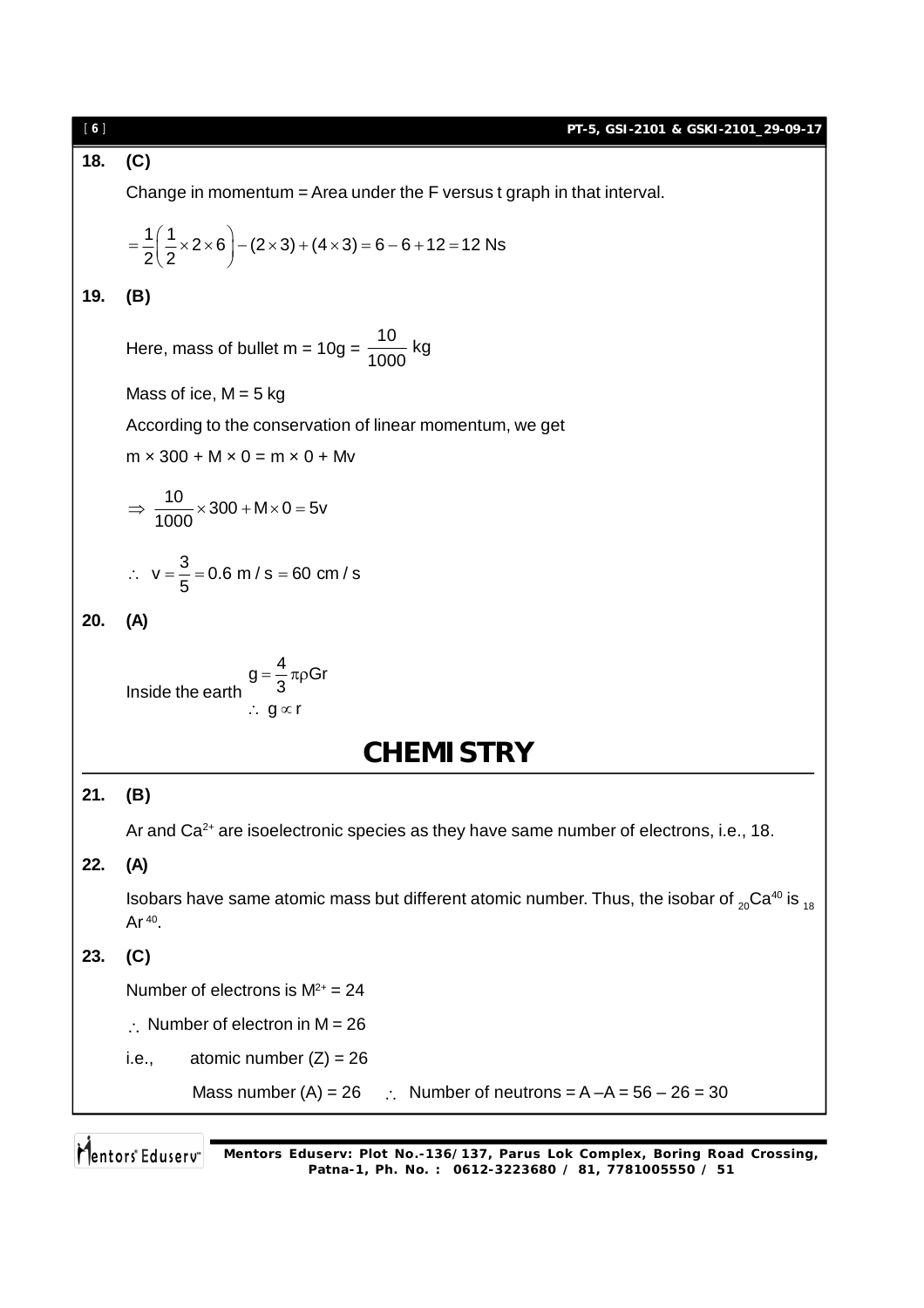|     | PT-5, GSI-2101 & GSKI-2101_29-09-17<br>$[7]$                                                                                                              |  |  |  |  |
|-----|-----------------------------------------------------------------------------------------------------------------------------------------------------------|--|--|--|--|
| 24. | (C)                                                                                                                                                       |  |  |  |  |
|     | Nucleus of an atom is small in size but carries the entire mass i.e., contains all the neutrons<br>and protons.                                           |  |  |  |  |
| 25. | (C)                                                                                                                                                       |  |  |  |  |
|     | Isoelectronic species have same number of electron. Mg <sup>2+</sup> and Na <sup>+</sup> both have 10 electrons<br>hence, they are isoelectronic species. |  |  |  |  |
| 26. | (C)                                                                                                                                                       |  |  |  |  |
|     | $^{14}_{6}$ C, $^{16}_{8}$ O, $^{15}_{7}$ N = isotonic triad                                                                                              |  |  |  |  |
|     | Isotonic = same number of neutron.                                                                                                                        |  |  |  |  |
|     | All species contain 8 neutrons.                                                                                                                           |  |  |  |  |
| 27. | (D)                                                                                                                                                       |  |  |  |  |
|     | The mass number = atomic number $+$ number of neutron                                                                                                     |  |  |  |  |
|     | Atomic number = $no.$ of proton                                                                                                                           |  |  |  |  |
|     | $=$ no. of electron (for an atom)                                                                                                                         |  |  |  |  |
|     | So, mass number = $18 + 20 = 38$                                                                                                                          |  |  |  |  |
| 28. | (A)                                                                                                                                                       |  |  |  |  |
|     | $_{8}$ O <sup>2-</sup> has 10 electrons $_{81}$ Ti <sup>+</sup> has 80 electrons.                                                                         |  |  |  |  |
| 29. | (A)                                                                                                                                                       |  |  |  |  |
|     | Isoelectronic means having same number of electrons $K^+$ , $Cl^-$ , $Ca^{2+}$ , $Sc^{3+}$ (all are having 18<br>electrons).                              |  |  |  |  |
| 30. | (A)                                                                                                                                                       |  |  |  |  |
|     | Tritium is the isotope of hydrogen. Its composition is as follows :                                                                                       |  |  |  |  |
|     | 1 electron, 1 proton and 2 neutrons.                                                                                                                      |  |  |  |  |
| 31. | (C)                                                                                                                                                       |  |  |  |  |
|     | Al $(13) - 2, 8, 3$                                                                                                                                       |  |  |  |  |
| 32. | (C)                                                                                                                                                       |  |  |  |  |
|     | Mg forms divalent ions, rest all the elements form monovalent ions.                                                                                       |  |  |  |  |
|     | $Li - e \rightarrow Li^{+}$                                                                                                                               |  |  |  |  |
|     | $Na - e \rightarrow Na^+$                                                                                                                                 |  |  |  |  |
|     | $Mg-2e \rightarrow Mg^{2+}$                                                                                                                               |  |  |  |  |
|     | $K-e \rightarrow K^+$                                                                                                                                     |  |  |  |  |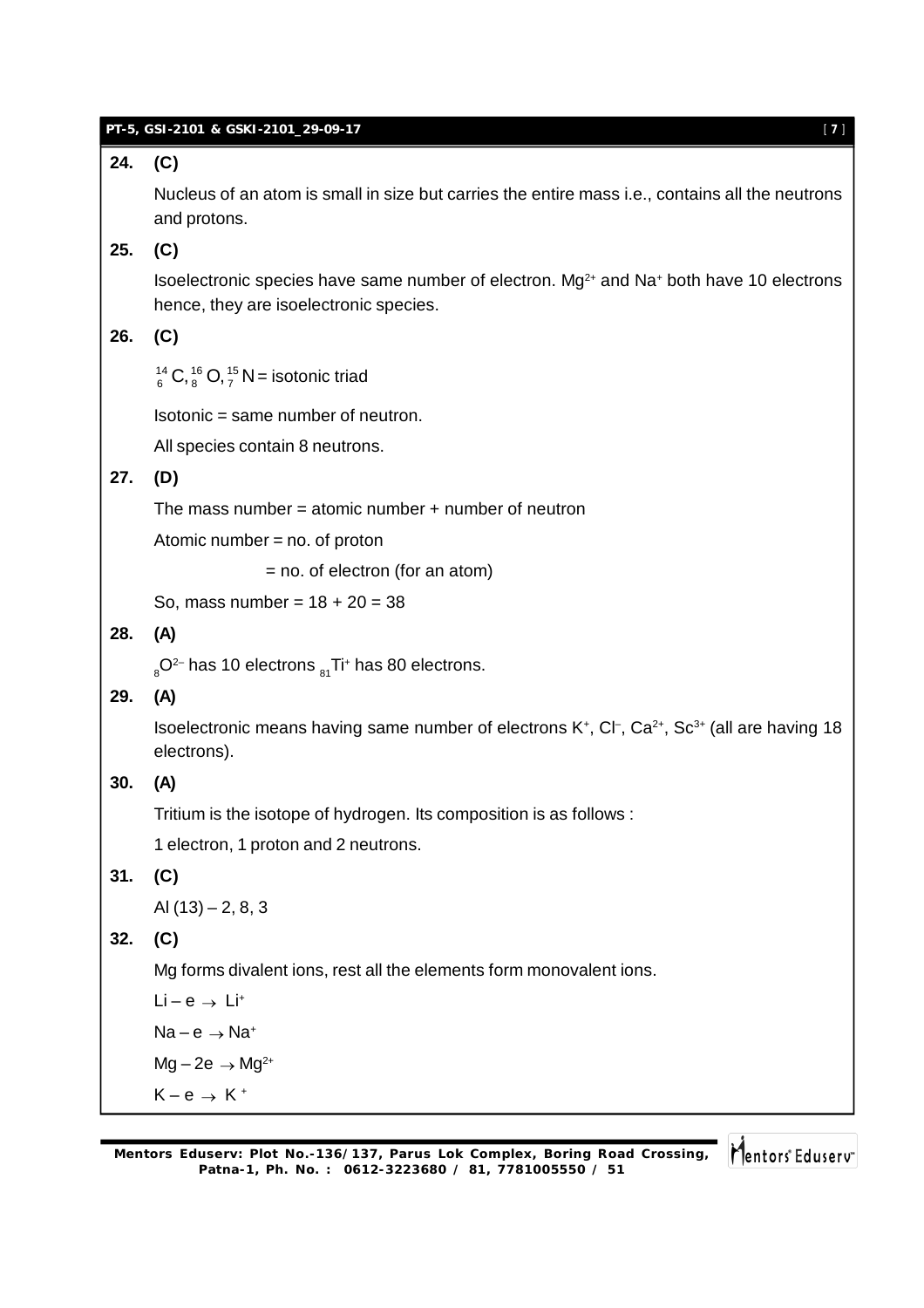| $[ 8 ]$ |                                                                                                                        |                                                             | PT-5, GSI-2101 & GSKI-2101_29-09-17 |  |
|---------|------------------------------------------------------------------------------------------------------------------------|-------------------------------------------------------------|-------------------------------------|--|
| 33.     | (C)                                                                                                                    |                                                             |                                     |  |
| 34.     | (C)                                                                                                                    |                                                             |                                     |  |
|         | $37 (Rb) - 2, 8, 18, 8, 1$                                                                                             |                                                             |                                     |  |
| 35.     | (D)                                                                                                                    |                                                             |                                     |  |
|         | Ca and Zn have different outer electronic configuration and they belong to different blocks (s<br>and d respectively). |                                                             |                                     |  |
| 36.     | (A)                                                                                                                    |                                                             |                                     |  |
|         |                                                                                                                        | Velency of noble gases is zero since they are not reactive. |                                     |  |
| 37.     | (A)                                                                                                                    |                                                             |                                     |  |
|         | $C - 6$ 2, 4                                                                                                           |                                                             |                                     |  |
|         | $Si - 14$ 2, 8, 4                                                                                                      |                                                             |                                     |  |
|         |                                                                                                                        | $Sn - 50$ 2, 8, 18, 18, 4                                   |                                     |  |
| 38.     | (C)                                                                                                                    |                                                             |                                     |  |
|         |                                                                                                                        | Atomic number = $13$                                        | 2, 8, 3                             |  |
|         |                                                                                                                        | Atomic number = $31$                                        | 2, 8, 18, 3                         |  |
| 39.     | (B)                                                                                                                    |                                                             |                                     |  |
|         | Atomic number 37 = 2, 8, 18, 8, 1                                                                                      |                                                             |                                     |  |
|         | Atomic number $19 = 2, 8, 8, 1$                                                                                        |                                                             |                                     |  |
|         | Atomic number $3 = 2$ , 1                                                                                              |                                                             |                                     |  |
|         | Atomic number 55 = 2, 8, 18, 18, 8, 1.                                                                                 |                                                             |                                     |  |
| 40.     | (A)                                                                                                                    |                                                             |                                     |  |
|         |                                                                                                                        | Li is the lightest metal.                                   |                                     |  |
|         | <b>MATHEMATICS</b>                                                                                                     |                                                             |                                     |  |
| 41.     | (D)                                                                                                                    |                                                             |                                     |  |
|         |                                                                                                                        | $A = Area of Rectangle = xy$                                |                                     |  |
|         | Changed Area = $4xy$                                                                                                   |                                                             |                                     |  |
|         | % change in Area = $\frac{4xy - xy}{xy} \times 100 = 300\%$                                                            |                                                             |                                     |  |
|         |                                                                                                                        |                                                             |                                     |  |

**Mentors Eduserv: Plot No.-136/137, Parus Lok Complex, Boring Road Crossing, Patna-1, Ph. No. : 0612-3223680 / 81, 7781005550 / 51**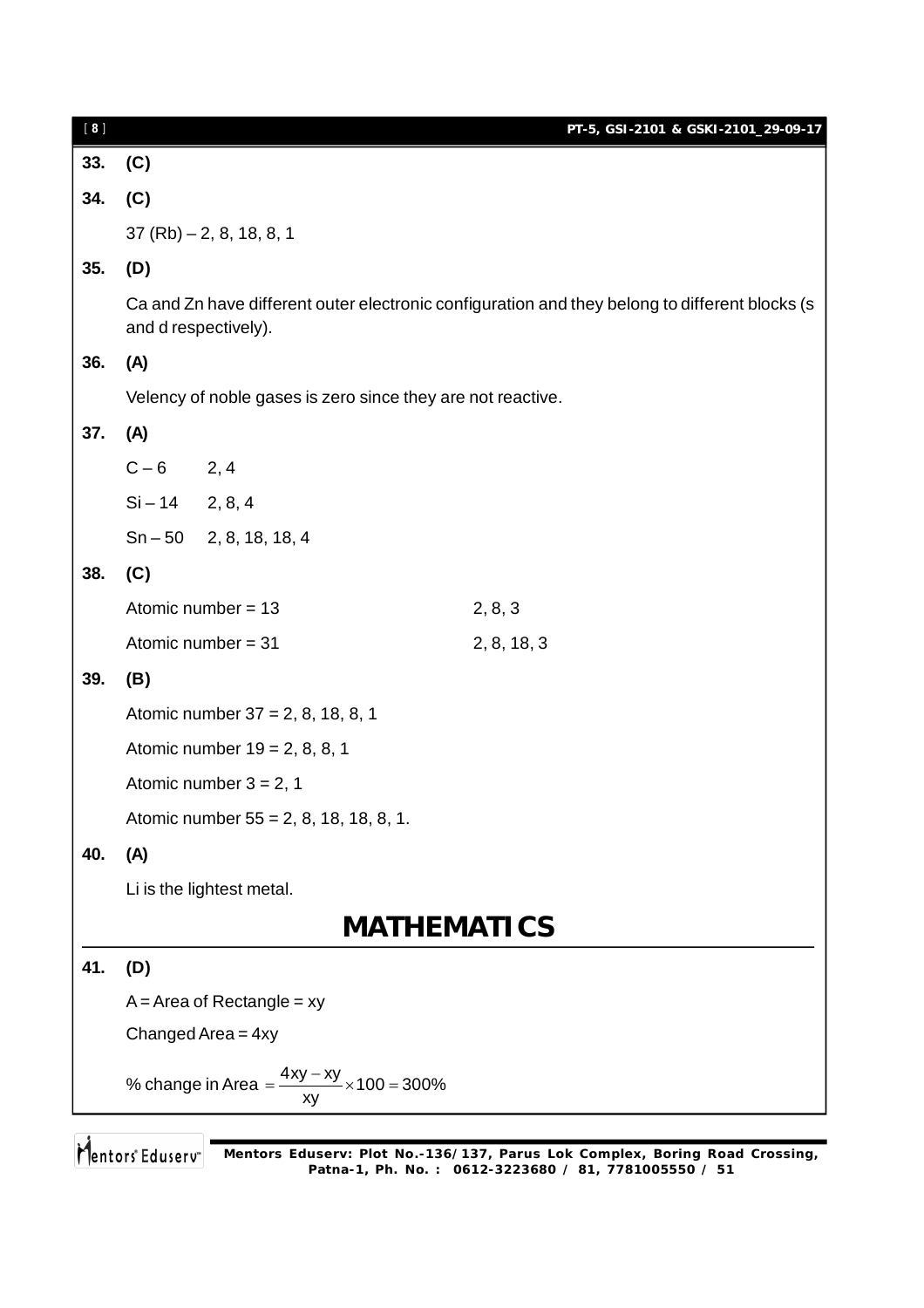#### **PT-5, GSI-2101 & GSKI-2101\_29-09-17** [ **9** ]

## **42. (A)**

Perimeter of square = 4a (a is side of square)

Perimeter of equilateral  $\Delta = 3b(b)$  is side of equilateral  $\Delta$ )

$$
4a = 3b \text{ (Given)} \Rightarrow a = \frac{3b}{4}
$$

Digonal of square  $=\sqrt{2}$  a

$$
\sqrt{2} \times \frac{3b}{4} = 6\sqrt{2}
$$

$$
b=\frac{24}{3}=8
$$

$$
b=8
$$

Area of 
$$
\Delta = \frac{\sqrt{3}}{4} b^2 = \frac{\sqrt{3}}{4} \times 64 = 16\sqrt{3}
$$
 cm<sup>2</sup>

$$
43. (C)
$$

Area of 
$$
\triangle ECB = \frac{1}{2} \times 3.5 \times 2 = 3.5 \text{ m}^2
$$

# **44. (B)**

Area of  $\Box$ ABCD = 50  $\times$  7 = 350 cm<sup>2</sup> Area of  $\Box$ ABCD = 25  $\times$  BE  $350 = 25 \times BE$ 

$$
BE = \frac{350}{25} = 14 \text{ cm}
$$

## **45. (D)**

Area of equilateral 
$$
\Delta = \frac{\sqrt{3}}{4}a^2
$$

$$
64\sqrt{3}=\frac{\sqrt{3}}{4}a^2
$$

 $a = 16$  cm Perimeter of equilateral  $\Delta = 48$  cm

**Mentors Eduserv: Plot No.-136/137, Parus Lok Complex, Boring Road Crossing, Patna-1, Ph. No. : 0612-3223680 / 81, 7781005550 / 51**

Mentors<sup>®</sup> Eduserv<sup>®</sup>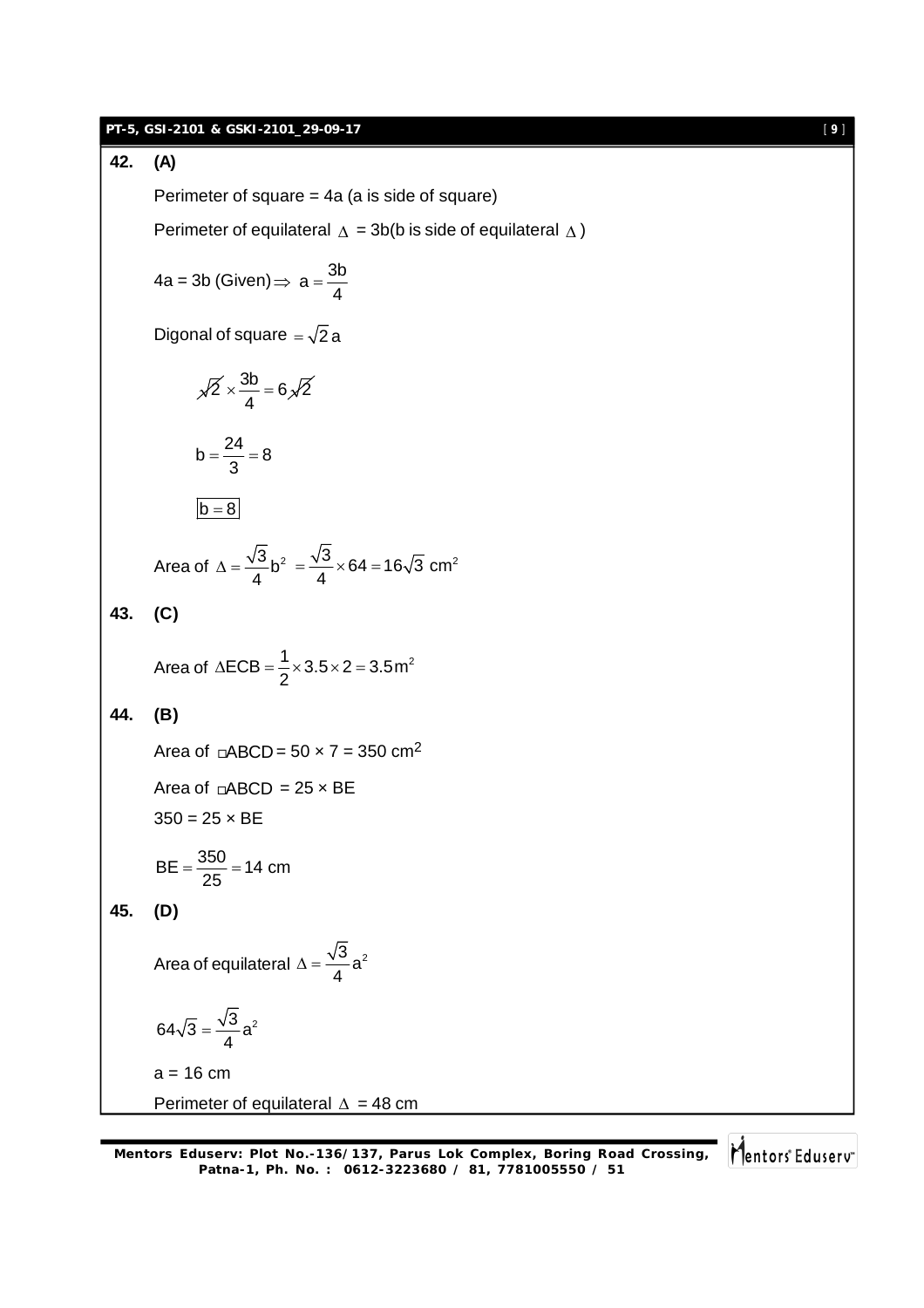**PT-5, GSI-2101 & GSKI-2101\_29-09-17**

**46. (A)**  $42 = 18 + 10 + C$  $C = 14$  $S = 21$  $\mathsf{A} = \sqrt{21{\times}3{\times}11{\times}7} = \sqrt{7{\times}3{\times}3{\times}11{\times}7} = 21\sqrt{11} \mathsf{cm}^2$ **47. (B)**  $12x + 17x + 25x = 540$  $54x = 540$  $x = 10$ side  $a = 120$ ,  $b = 170$ ,  $c = 250$  $s = 270$  $A = \sqrt{270 \times 150 \times 100 \times 20}$  $\Rightarrow$  10 $\sqrt{270 \times 150 \times 20}$  $\Rightarrow$  100 $\sqrt{8100}$  = 9000 cm<sup>2</sup> **48. (C)**  $A = \sqrt{s(s-a)(s-b)(s-c)}$ New semiperimeter  $s_1 = \frac{3(a+b+c)}{2}$  $s_1 = \frac{3(a+b+c)}{2}$ 2  $=\frac{3(a+b+c)}{2}$  $s_1 = 3s$  $A' = \sqrt{s(3s_1 - 3a)(s_1 - 3b)(s_1 - 3c)} = \sqrt{3s(3s - 3a)(3s - 3b)(3s - 3c)} = 9\sqrt{s(s - a)(s - b)(s - c)}$  $A' = 9A$  % Change =  $\frac{9A-A}{A} \times 100 = 800\%$ A  $=\frac{9A-A}{1} \times 100 = 8$ **49. (A)** Area of  $\triangle$  ABC =  $\frac{1}{2}$ a<sup>2</sup> 2  $\triangle$  ABC = -A B a C a a h  $200 = \frac{1}{2}a^2$  $a = 20$  cm  $h = \sqrt{a^2 + a^2} = \sqrt{400 + 400} = \sqrt{800} = 20\sqrt{2}$  cm

[ **10** ]

Mentors Eduserv **Mentors Eduserv: Plot No.-136/137, Parus Lok Complex, Boring Road Crossing, Patna-1, Ph. No. : 0612-3223680 / 81, 7781005550 / 51**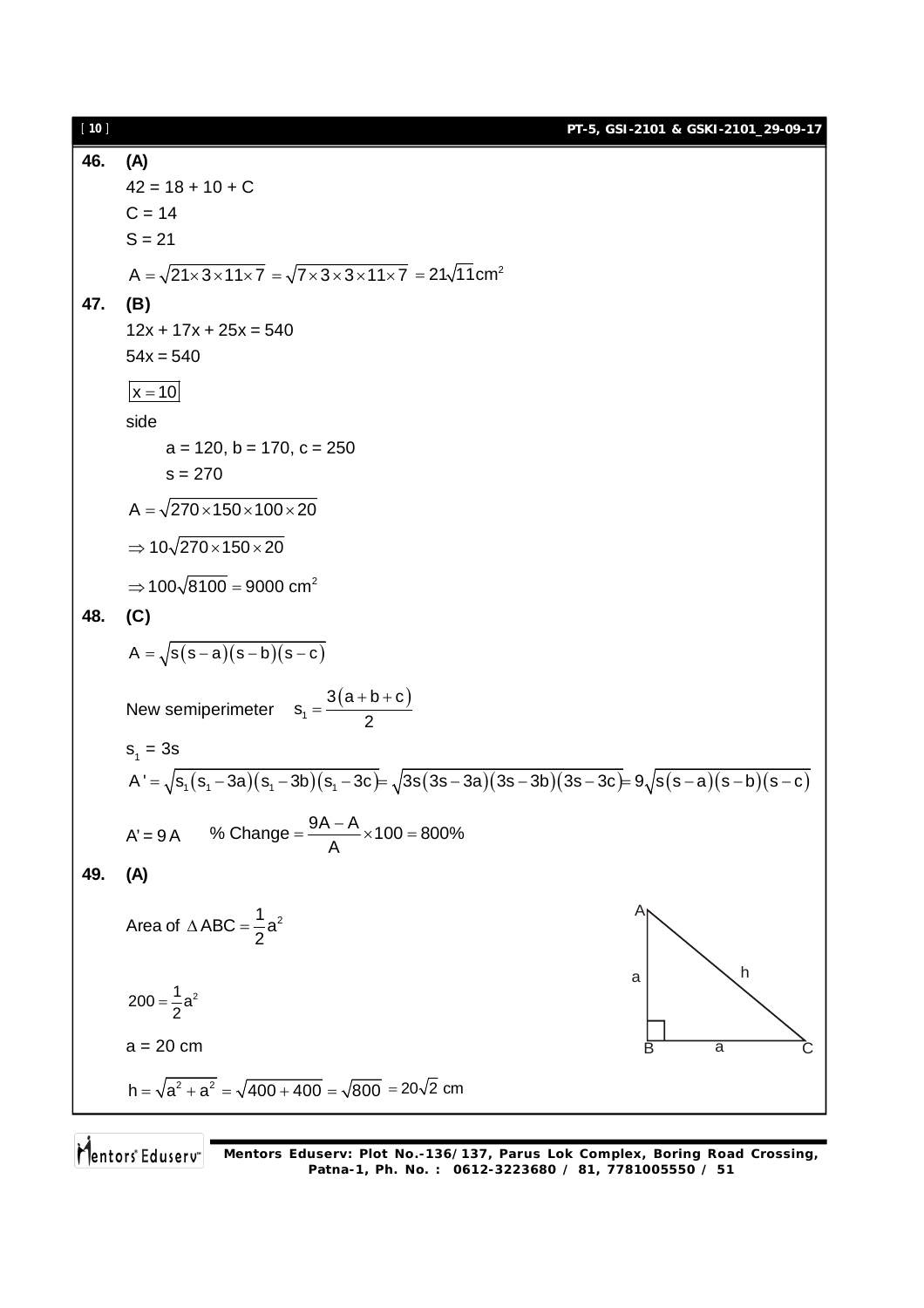**50. (D)**  $3x + 4x + 5x = 144$  $12x = 144$  $x = 12$ 36, 48, 60  $s = \frac{36 + 48 + 60}{2} = \frac{144}{2} = 72$ 2 2  $=\frac{36+48+60}{2}=\frac{144}{2}=7$  $A = \sqrt{72 \times 36 \times 24 \times 12}$  $= \sqrt{12 \times 6 \times 6 \times 6 \times 6 \times 4 \times 6 \times 2} = 12 \times 6 \times 6 \times 2 = 144 \times 6 = 864$ **51. (C)**  $x - y = 0.9$  $2x + 2y = 11$  $x + y = \frac{11}{6} = 5.5$ 2  $+y = \frac{1}{2} = 5$  $x - y = 0.9$  $x + y = 5.5$  $2x = 6.4$  $x = 3.2$  $y = 5.5 - 3.2 = 2.3$ **52. (C)** Let 50 notes is x and 100 notes is y  $x + y = 25$  (I)  $50x + 100y = 2000$  (II)  $50x + 50y = 1250$  $-$ 50x  $+100y = 2000$  $-50$ y =  $-750$  $|y = 15|$  $x = 10$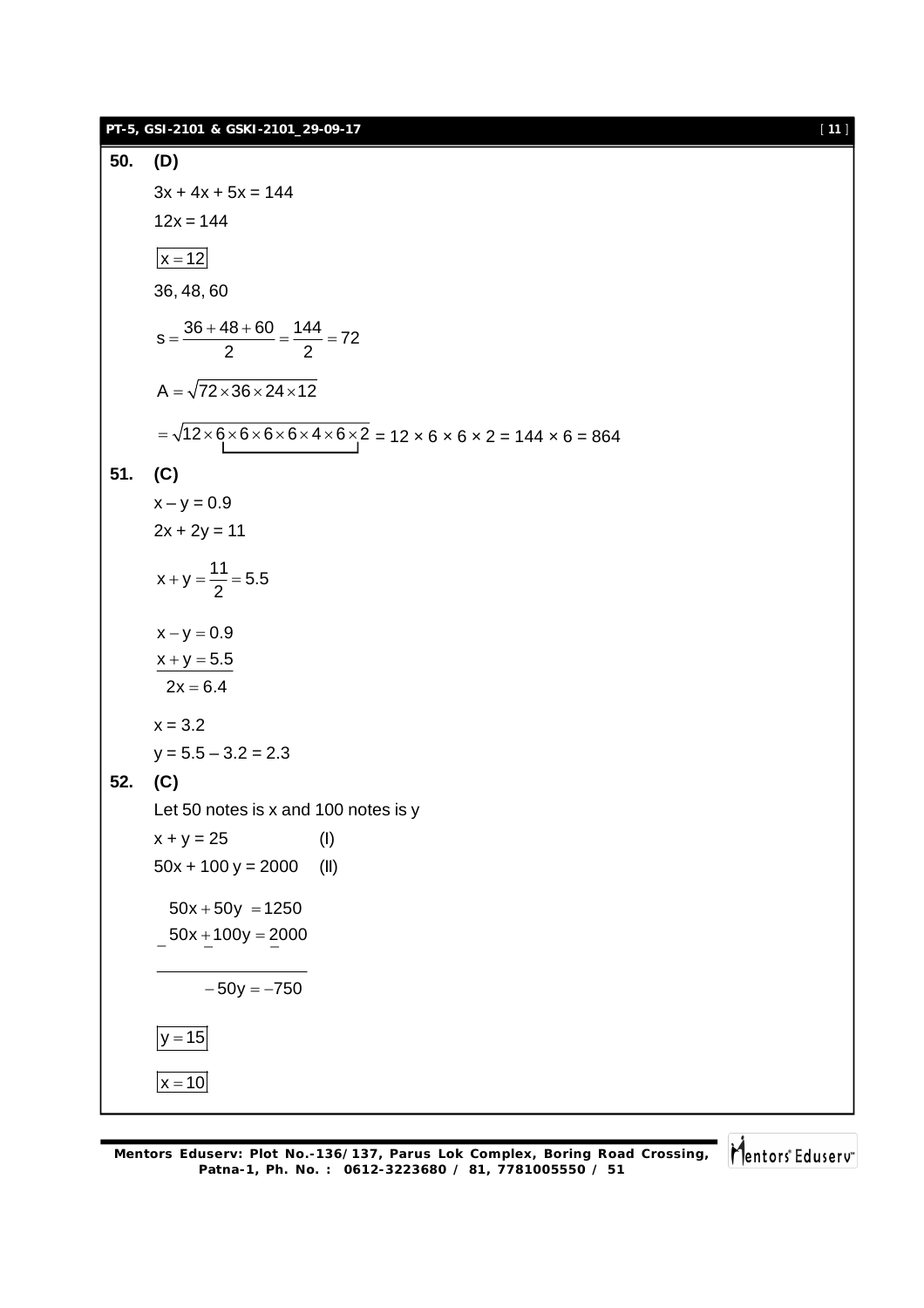| [12] |                                                                   | PT-5, GSI-2101 & GSKI-2101_29-09-17 |  |  |  |  |
|------|-------------------------------------------------------------------|-------------------------------------|--|--|--|--|
| 53.  | (C)                                                               |                                     |  |  |  |  |
|      | Let number of cows is x and Number of hens is y                   |                                     |  |  |  |  |
|      | $x + y = 48$<br>$\mathcal{L}_{\mathcal{C}}$                       | (1)                                 |  |  |  |  |
|      | $4x + 2y = 140$                                                   |                                     |  |  |  |  |
|      | $\Rightarrow$ 2x + y = 70                                         | (II)                                |  |  |  |  |
|      | $x + y = 48$                                                      |                                     |  |  |  |  |
|      | $x = 22$                                                          |                                     |  |  |  |  |
|      | $y = 26$                                                          |                                     |  |  |  |  |
| 54.  | (C)                                                               |                                     |  |  |  |  |
|      | Let Number be x and y                                             |                                     |  |  |  |  |
|      | $x + y = 40$                                                      |                                     |  |  |  |  |
|      | $x - y = 6$                                                       |                                     |  |  |  |  |
|      | $2x = 46$                                                         |                                     |  |  |  |  |
|      | $x = 23$                                                          |                                     |  |  |  |  |
|      | $y = 17$                                                          |                                     |  |  |  |  |
| 55.  | (D)                                                               |                                     |  |  |  |  |
|      | Let the speed of the boat is x km/h speed of the stream is y km/h |                                     |  |  |  |  |
|      | $\therefore$ Now                                                  |                                     |  |  |  |  |
|      | $\frac{30}{x-y} + \frac{44}{x+y} = 10$                            | (1)                                 |  |  |  |  |
|      | $\frac{40}{x-y} + \frac{55}{x+y} = 13$                            | (II)                                |  |  |  |  |
|      | Let $\frac{1}{x-y}$ = P and $\frac{1}{x+y}$ = Q                   |                                     |  |  |  |  |
|      | after solving (I) and (II)                                        |                                     |  |  |  |  |
|      | $x = 8$ km/h $y = 3$ km/hr                                        |                                     |  |  |  |  |
|      |                                                                   |                                     |  |  |  |  |

**Mentors Eduserv: Plot No.-136/137, Parus Lok Complex, Boring Road Crossing, Patna-1, Ph. No. : 0612-3223680 / 81, 7781005550 / 51**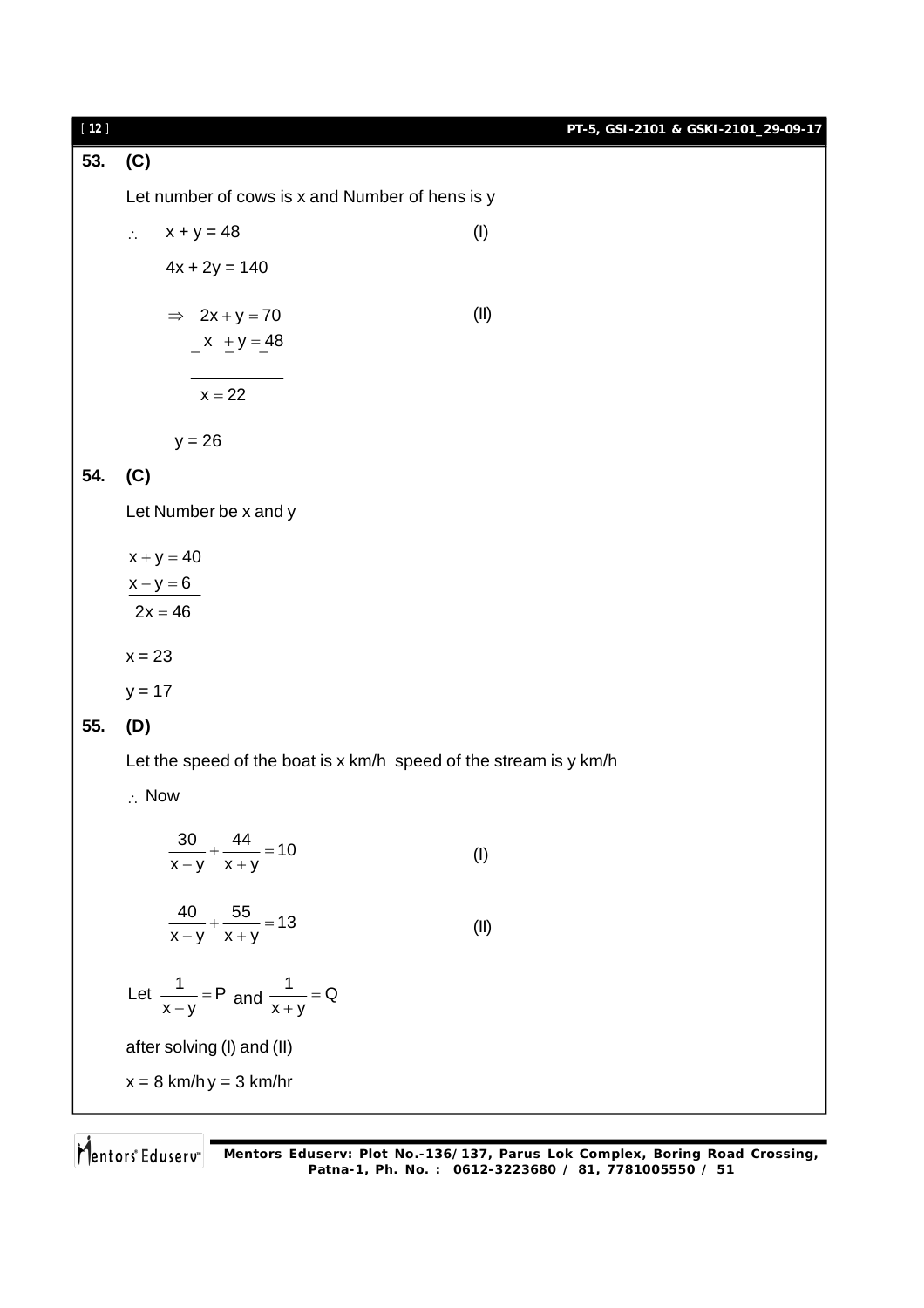|     | PT-5, GSI-2101 & GSKI-2101_29-09-17                      | $[13]$ |
|-----|----------------------------------------------------------|--------|
| 56. | (D)                                                      |        |
|     | $\frac{x}{y} = \frac{2}{3} \Rightarrow x = \frac{2y}{3}$ |        |
|     | $\Rightarrow \frac{x-2}{y-8} = \frac{3}{2}$              |        |
|     | $\Rightarrow$ 2x - 4 = 3y - 24                           |        |
|     | $\Rightarrow 2 \times \frac{2y}{3} - 4 = 3y - 24$        |        |
|     | $\Rightarrow$ 4y - 12 = 9y - 72                          |        |
|     | $\Rightarrow$ - 12 + 72 = 5y                             |        |
|     | $\Rightarrow \frac{60}{5} = y$                           |        |
|     | $\Rightarrow$ 12 = y $x = 8$                             |        |
| 57. | (A)                                                      |        |
|     | $x - 2y - 3 = 0$                                         |        |
|     | $3x - ky - 1 = 0$                                        |        |
|     | Unique solution                                          |        |
|     | $rac{1}{3} \neq \frac{2}{k}$                             |        |
|     |                                                          |        |
|     | $k \neq 6$                                               |        |
| 58. | (C)                                                      |        |
|     | $2x + 3y - 5 = 0$                                        |        |
|     | $6x + ky - 15 = 0$                                       |        |
|     | Infinitely many solution                                 |        |
|     | $\frac{2}{6} = \frac{3}{k} = \frac{5}{15}$               |        |
|     | $k = 9$                                                  |        |
|     |                                                          |        |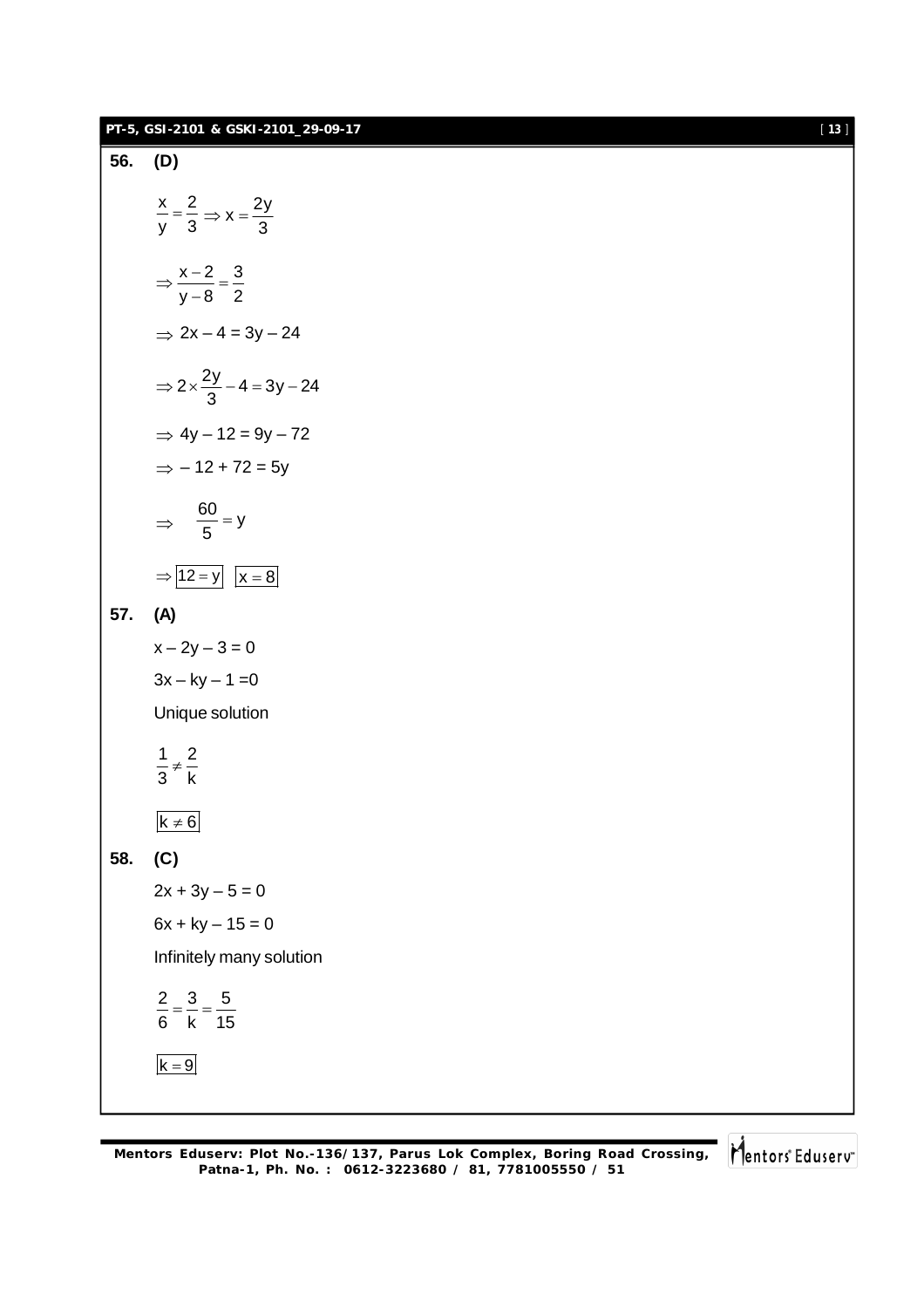| $[14]$ | PT-5, GSI-2101 & GSKI-2101_29-09-17                                             |  |  |  |  |
|--------|---------------------------------------------------------------------------------|--|--|--|--|
| 59.    | (C)                                                                             |  |  |  |  |
|        | $kx - 5y = 2$                                                                   |  |  |  |  |
|        | $6x + 2y = 7$                                                                   |  |  |  |  |
|        | No solution                                                                     |  |  |  |  |
|        | $\frac{k}{6} = \frac{-5}{2} \neq \frac{2}{7}$                                   |  |  |  |  |
|        |                                                                                 |  |  |  |  |
|        | $k = -15$                                                                       |  |  |  |  |
| 60.    | (C)                                                                             |  |  |  |  |
|        | $2x - (a - 4)y - (2b + 1) = 0$                                                  |  |  |  |  |
|        | $4x - (a - 1)y - (5b - 1) = 0$                                                  |  |  |  |  |
|        | Infinitely many solution                                                        |  |  |  |  |
|        | $\frac{2}{4} = \frac{a-4}{a-1} = \frac{2b+1}{5b-1}$                             |  |  |  |  |
|        |                                                                                 |  |  |  |  |
|        | $2a - 2 = 4a - 16$                                                              |  |  |  |  |
|        | $2a = 14$                                                                       |  |  |  |  |
|        | $a = 7$                                                                         |  |  |  |  |
|        | $10b - 2 = 8b + 4$                                                              |  |  |  |  |
|        | $2b = 6$                                                                        |  |  |  |  |
|        | $b = 3$                                                                         |  |  |  |  |
|        | <b>BIOLOGY</b>                                                                  |  |  |  |  |
| 61.    | (C)                                                                             |  |  |  |  |
|        | Anther produce male gamete pollen grain, while ovary produce female gamete ova. |  |  |  |  |
| 62.    | (C)                                                                             |  |  |  |  |
| 63.    | (B)                                                                             |  |  |  |  |
| 64.    | (D)                                                                             |  |  |  |  |
| 65.    | (D)                                                                             |  |  |  |  |
| 66.    | (C)                                                                             |  |  |  |  |
|        |                                                                                 |  |  |  |  |